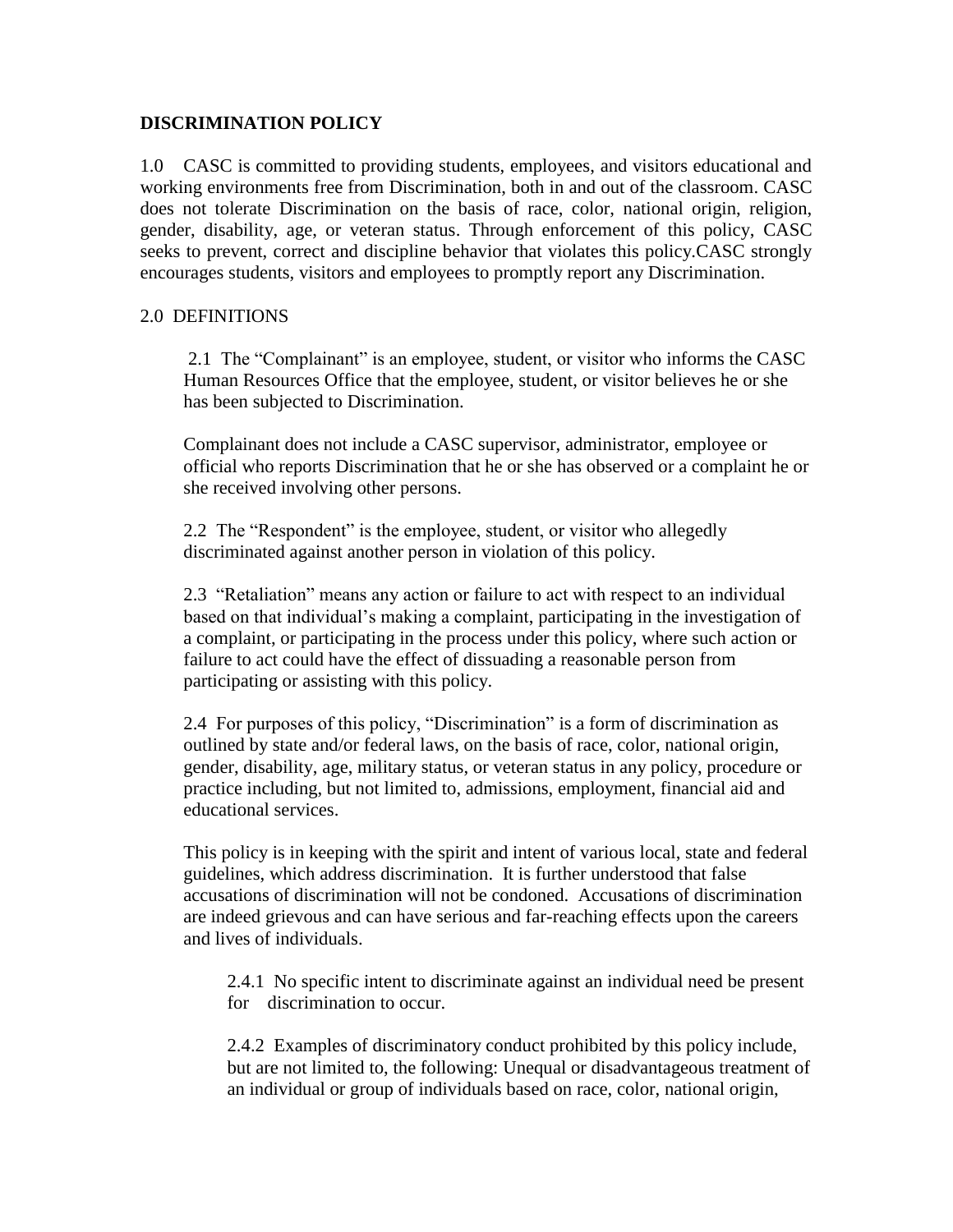gender, disability, age, military status, or veteran status.

2.4.3 The discriminator may be the supervisor of the individual who is discriminated against, a supervisor in another area, a co- worker, a subordinate, a faculty member, a student, or a non-employee;

2.4.4 Conduct may constitute Discrimination in violation of this policy even in the absence of economic injury to, academic injury to, or discharge of the individual who is discriminated against.

## 3.0 INITIATING A COMPLAINT:

3.1 Employees, students, or visitors who believe they have been subjected to Discrimination in violation of this policy must report the incident to the CASC Human Resources Office using a Campus Concern/ Grievance Form. The Campus Concern/ Grievance Form includes the Complainant's name and contact information, identify the complained-of individual, and describe the complained-of conduct, including but not limited to dates, times, places, and witnesses, if any, along with the Complainant's preferred outcome for resolving the matter.

3.2 The complaint should be turned into the CASC Human Resources Office no later than one hundred eighty (180) calendar days after the last complained-of incident.

3.3 Any CASC supervisor, administrator, or employee who receives a complaint or otherwise becomes aware of conduct he or she believes to be Discrimination in violation of this policy must notify the Human Resources Office as soon as possible, but no later than ten (10)Working Days after the supervisor, administrator, or employee learns of the conduct.

3.4 The CASC supervisor, administrator, or official must also inform the individual making the Discrimination complaint of this policy and refer them to the Human Resources Office.

4.0 COMPLAINT RESOLUTION: The Human Resources Department will determine, whether a complaint of Discrimination will be resolved by formal or informal means.

4.1 INFORMAL RESOLUTION: The informal resolution process is appropriate where the complained-of conduct is not sufficiently serious or repetitive to rise to the level of unlawful Discrimination. No formal investigation is conducted. Neither the Complainant nor the Respondent may have an attorney or representative present during the informal resolution process. The Complainant and/or Respondent is responsible for presenting their own case.

4.1.1 The Human Resources Office shall attempt to resolve the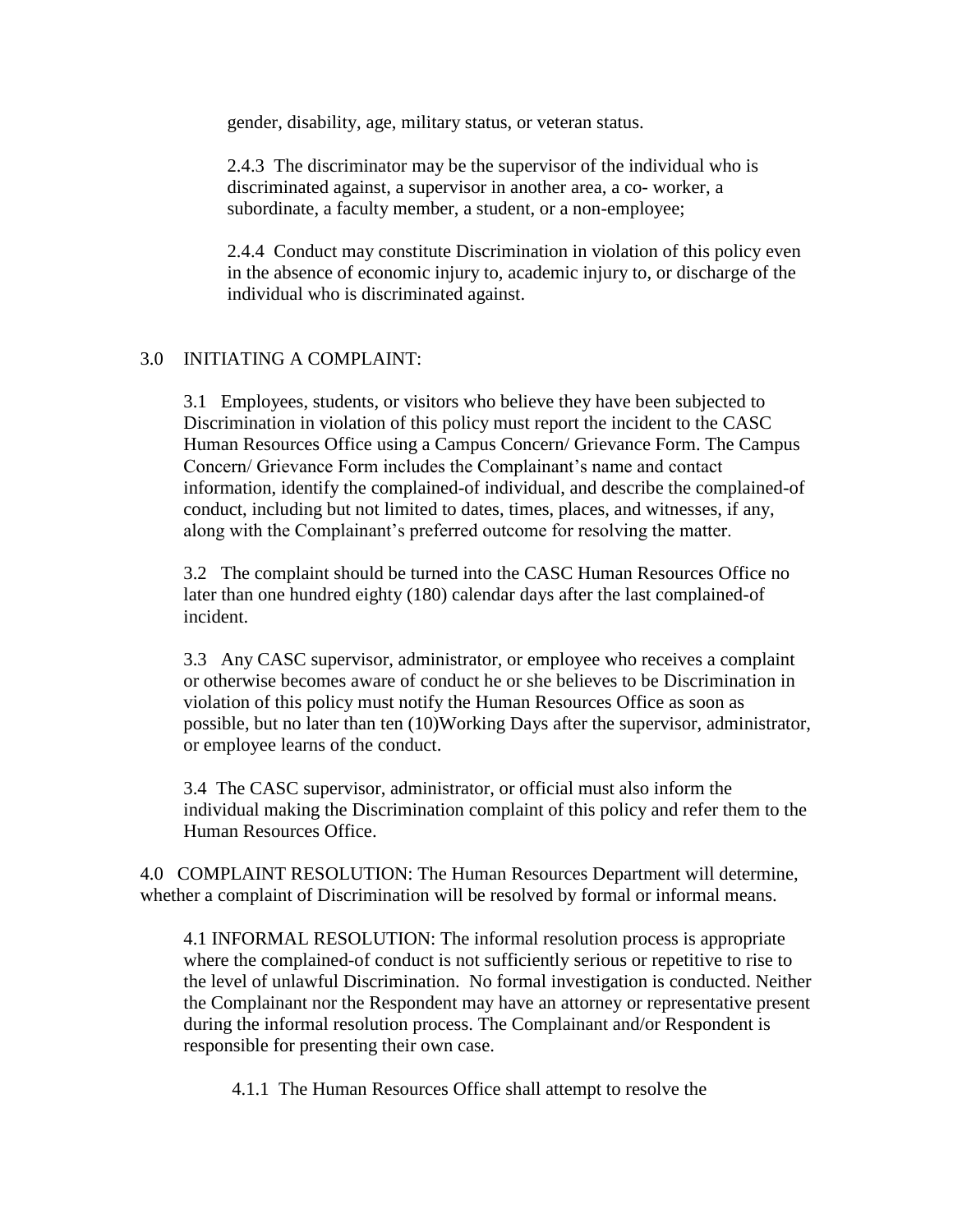Discrimination complaint using the informal resolution process, within thirty (30) days after the complaint has been submitted. When needed, the Human Resources Office shall conduct an investigation and attempt to resolve the matter informally.

4.1.2 At any time during the Informal Resolution process, the Human Resources Office or the Complainant may request a formal resolution process.

4.2 FORMAL RESOLUTION: The formal resolution process is appropriate where the Complainant alleges a serious or repetitive violation of this policy, or where no resolution is reached through the informal resolution process. Neither the Complainant nor the Respondent may have an attorney or representative present during the formal resolution process. The Complainant and/or Respondent is responsible for presenting his/her own case.

4.2.1 Initiating the Formal Resolution Process: The Complainant must have previously submitted to the Human Resources Office a signed written statement (Campus Concern/ Grievance Form).

4.2.2 The Formal Resolution Process shall be completed within 45 days from the date of the Complainant's signed written statement is received. Additional time may be required based on unusual circumstances, including but not limited to the unavailability of the Complainant, Respondent, information or witnesses.

4.2.3 The President shall appoint an investigator(s) to examine all written complaints of Discrimination against employees, students, and visitors. The investigator(s) may or may not be CASC employees.

4.2.4 In the course of the investigation, a copy of the written complaint will be given to the Respondent. The Respondent shall have ten (10) Working Days in which to submit a signed, written response to the complainant.

4.2.5 The investigator(s) interviews separately the Complainant and the Respondent as soon as reasonably possible after receipt of the written complaint and written response, if any.

4.2.6 The Respondent will not take any action against the Complainant or any witnesses or other persons, in retaliation for their initiation of or participation in the complaint process. Retaliation is a separate violation of this policy and may result in discipline even where the original complaint of Discrimination is unfounded.

4.2.7 The investigator(s) may interview any other persons considered to have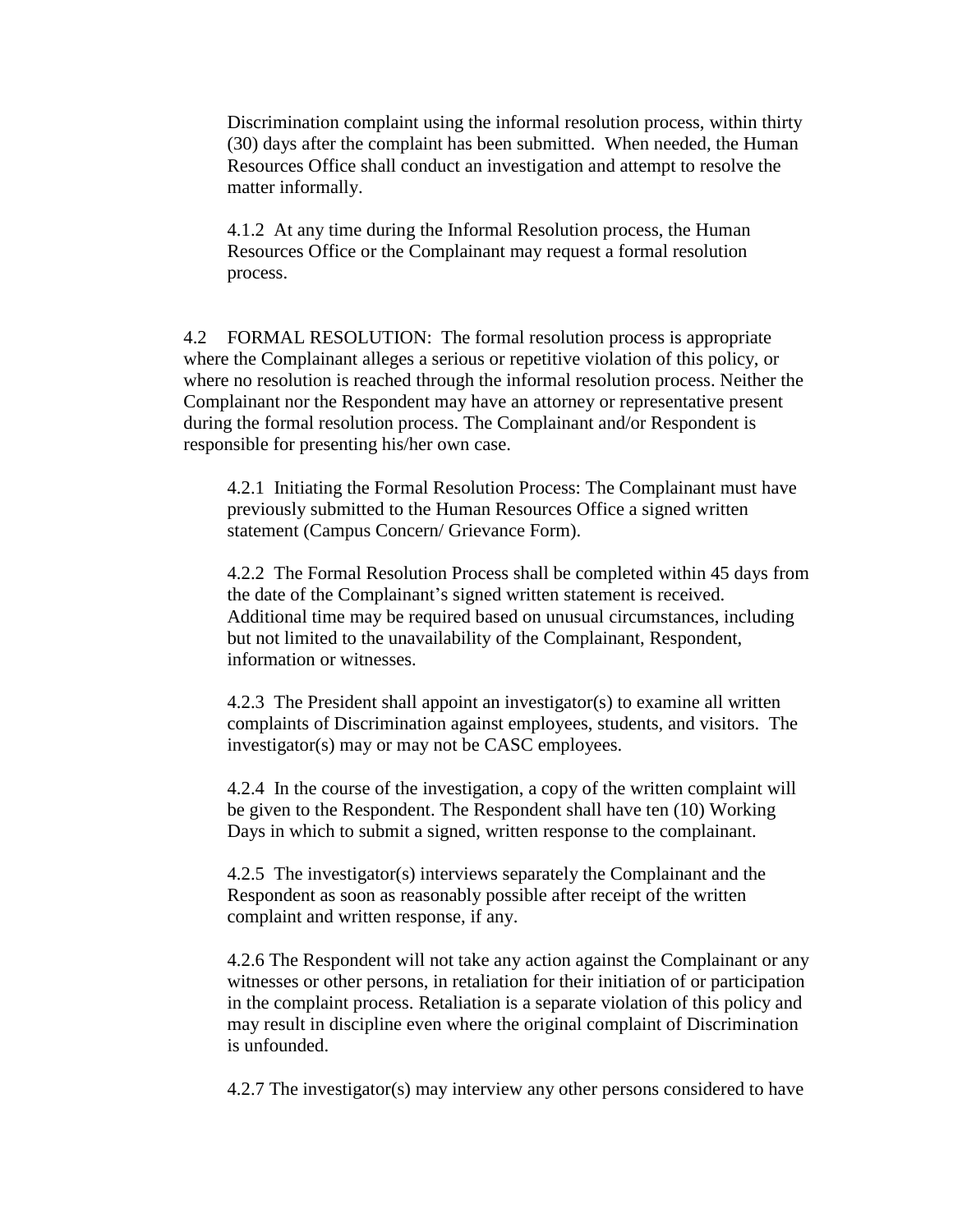information relevant to the complaint.

4.2.8 The investigator(s)may receive, gather, and review any documents and physical evidence related to the complaint.

4.2.9 Where necessary, the investigator(s) may recommend to the President temporary adjustments to the Complainant's class schedule or work environment pending conclusion of the investigation.

4.2.10 The investigation of complaints against visitors may differ from the investigation described herein based on the circumstances.

4.3 Investigator(s) Findings of Fact and Recommendations: Within ten (10) days after completing the investigation, the investigator prepares written findings of fact and provides Complainant and Respondent, by hand delivery or other traceable means of delivery, a copy of the written findings of fact.

4.3.1 The President shall appoint a three-person committee to review the Findings of Facts and Recommendations. Committee members will be appointed on a caseby-case basis.

4.3.2 The Complainant and Respondent shall have ten working days to submit a "written reply" regarding the findings of fact to the Office of Human Resources. The Office of Human Resources shall provide the committee with a copy of the Complainants and Respondent's "written reply", if any.

4.3.3 Within twenty (20) days after receiving the written findings of fact, the committee shall review the written findings of fact,and review the Complainants and Respondent's "written reply" to the findings of fact, if any.

4.4 The committee shall make one of the following determinations:

a. Return the written findings of fact to the investigator(s) for additional investigation.

b. Dismiss the complaint on finding that the complained-of conduct did not occur or that the complained-of conduct did not violate this policy and notify the Complaint and Respondent of the determination.

c. Find that the conduct did occur and constituted a violation of this policy.

4.5 If it is determined that this policy was violated, the committee will recommend Appropriate discipline action against the Respondent including but not limited to expulsion or termination.

5.0 APPEALS: If either the Complainant or the Respondent is dissatisfied with the